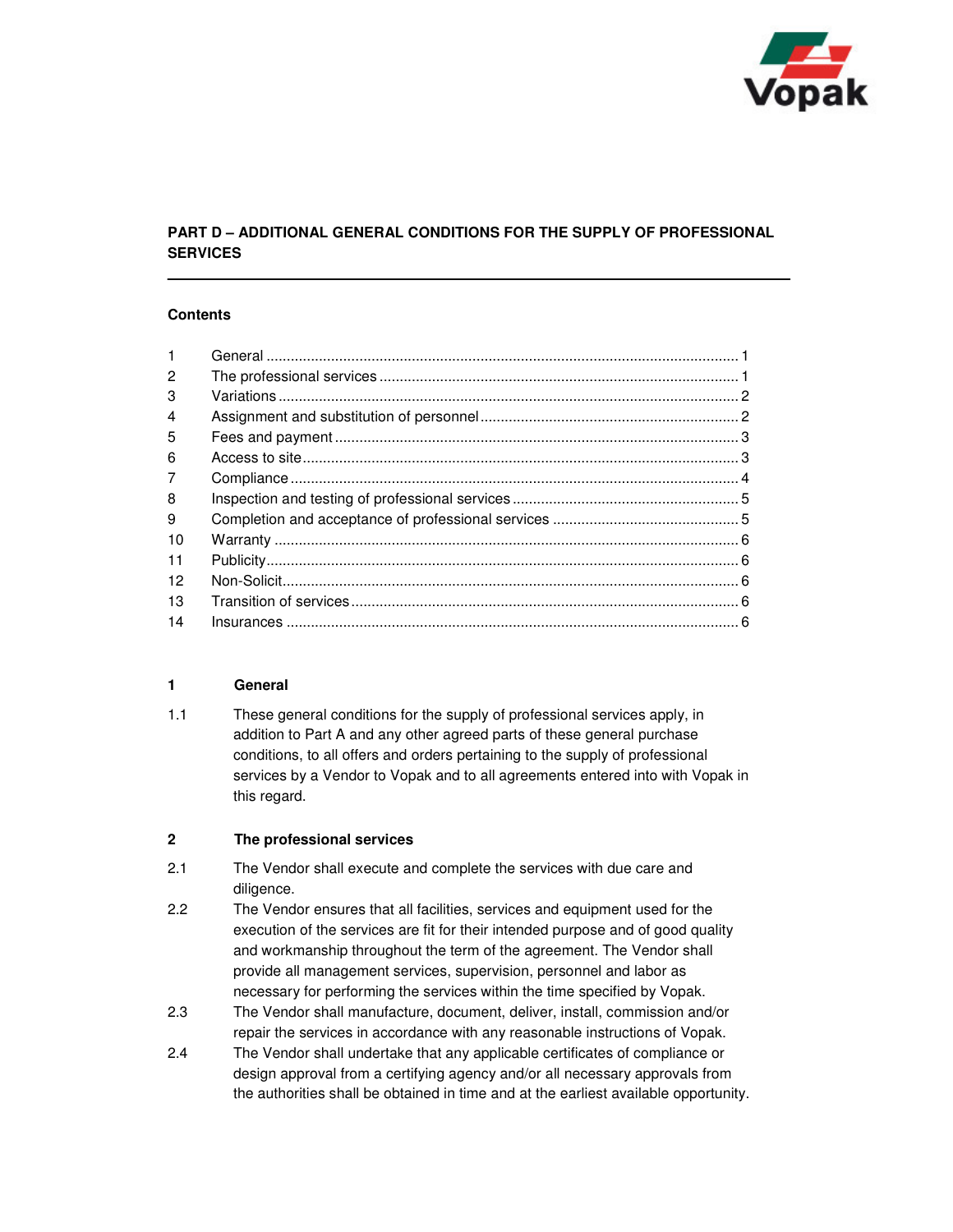

- 2.5 Partial supply of the services shall not oblige Vopak in any way to make a partial approval of the services or consideration as to whether the supplied part of the services complies with the Vendor's obligations.
- 2.6 Parties shall regularly communicate concerning the execution of the agreement on an operational level. The Vendor shall furnish a detailed working plan in which the Vendor describes the order, timing and duration of the services for the assessment and approval of Vopak. As soon as Vopak has approved such working plan, the working plan forms an integral part of the agreement. Deviation from the approved working plan is only permitted with the prior written approval of Vopak.

### **3 Variations**

- 3.1 Vopak has the right at any time to issue instructions to the Vendor to make any increases, decreases, omissions, substitutions and changes to the personnel, time schedules or any other part of the services as regards its quality, form, character, kind or dimension, provided that Vopak submits a written change order to the Vendor.
- 3.2 The Vendor shall not make any variation except with the written approval of Vopak.
- 3.3 All variations shall be executed and completed under the provisions of the agreement and these general purchase conditions.
- 3.4 Changes and additions shall not lead to an increase of the agreed price or an extension of the agreed time or date of delivery unless and to the extent reasonable, and provided that the Vendor has made a written proposal to Vopak with respect to an increase or an extension before the execution of the variation and always provided that Vopak has approved such price increase or extension of time in writing.
- 3.5 If a change results in a decrease of the supply by the Vendor or a decrease of the agreed price thereof, Vopak is entitled to a proportional price decrease.

### **4 Assignment and substitution of personnel**

- 4.1 The Vendor shall assign qualified personnel suitable for the services each with at least the agreed and/or required level of competence necessary for the services. If Vendor assigns personnel with qualifications higher than necessary for the supply of services, it may only charge Vopak the hourly rate applicable to suitable personnel.
- 4.2 The Vendor shall not substitute the personnel assigned for the services, be it temporarily or permanently, without Vopak's prior written approval.
- 4.3 If Vopak requests the substitution of personnel because Vopak considers this to be desirable or necessary in the best interest of the performance of the agreement, the Vendor shall comply with this request within 2 (two) days after such request, without any additional costs.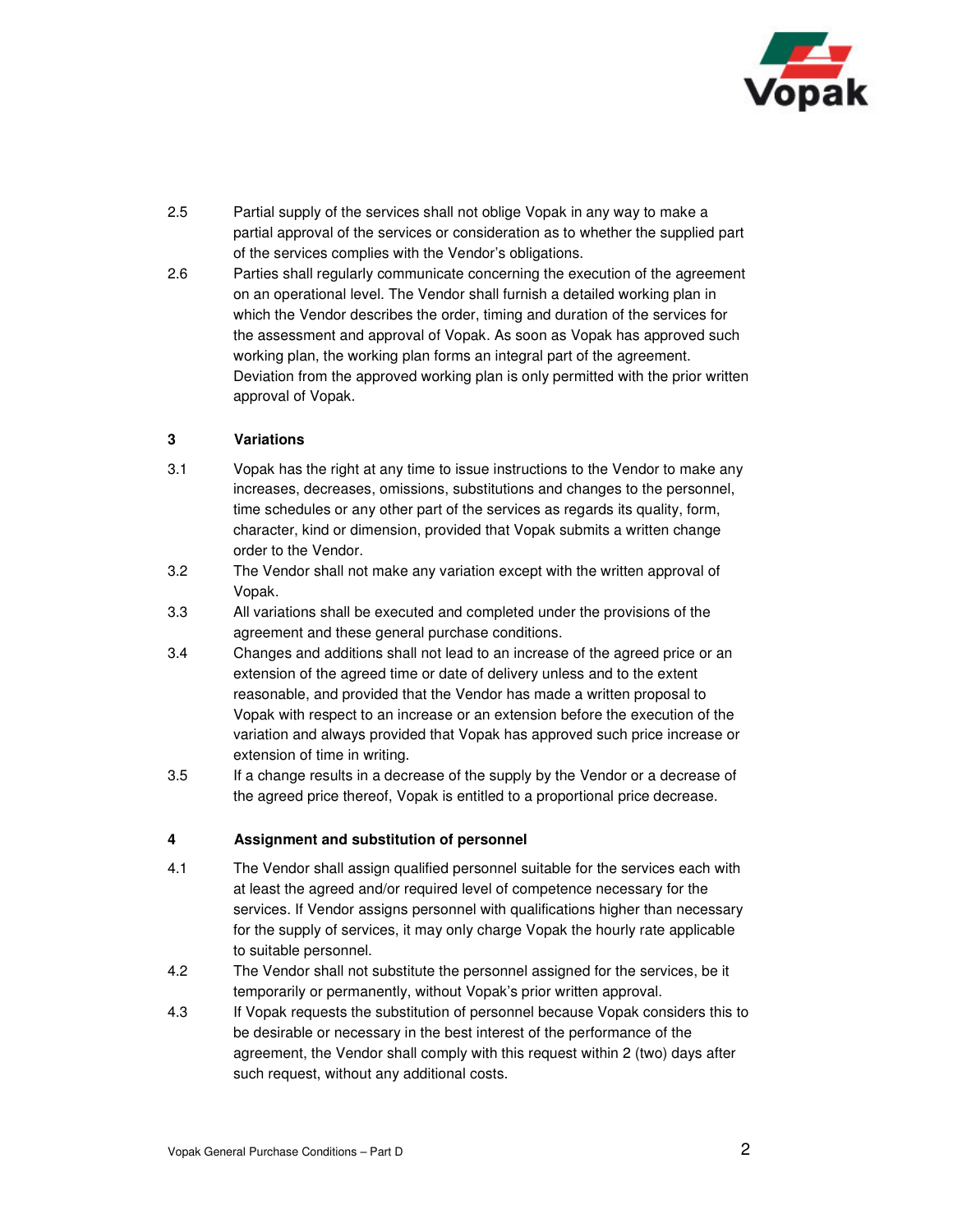

4.4 If in the reasonable opinion of Vopak an employee commits an act of misconduct or in case of any other reason or circumstance pursuant to which Vopak cannot reasonably maintain such employee, even temporarily, Vopak is entitled to remove such employee with immediate effect, followed by a written confirmation thereof being sent to the Vendor as soon as reasonably possible. In such event, the Vendor shall make a new employee available who possess at least equal competence, training and experience as the substituted employee.

## **5 Fees and payment**

- 5.1 For the supply of services Vopak shall pay to the Vendor the fees that are set forth in the agreement. The Vendor shall only be entitled to fees for time which is actually spent on the required level of competency by the Vendor's personnel supplying the services for Vopak and approved as such by Vopak.
- 5.2 If the services cannot be supplied by Vendor due to a waiting period occurring on Vopak's site, the first hour of the waiting period is for the account of the Vendor. Vopak shall pay to the Vendor the agreed (hourly) fees of Vendor's personnel during the following hour(s) of the waiting period against the presentation of time sheets approved by Vopak and provided that the waiting period has been notified by the Vendor to Vopak within 30 (thirty) minutes after occurrence of the waiting period.
- 5.3 All expenses relating to travel by the Vendor's personnel to the location where the services are performed and lodging are for the account of the Vendor and not chargeable to Vopak.
- 5.4 With respect to all services supplied for Vopak by all Vendor's personnel, the Vendor agrees to submit to Vopak every 3 (three) months reports to Vopak detailing the services supplied.

### **6 Access to site**

- 6.1 Vopak shall allow the Vendor and persons on behalf of the Vendor access to the site provided that this is deemed necessary for the execution of the agreement or in connection therewith, subject to the following provisions which the Vendor shall be bound to communicate to all persons on his behalf needing access to the site.
- 6.2 Access shall only be authorized during normal working hours as established for the site. Outside normal working hours, access can only be obtained after prior approval in writing from Vopak.
- 6.3 Access is only granted to those persons whose particulars initials, name, date of birth, complete address, date of appointment or hiring and function – have been registered on a list that the Vendor is bound to submit not later than 1 (one) day before the start of each working week. These persons shall be bound to identify themselves forthwith, upon request, and will allow Vopak to make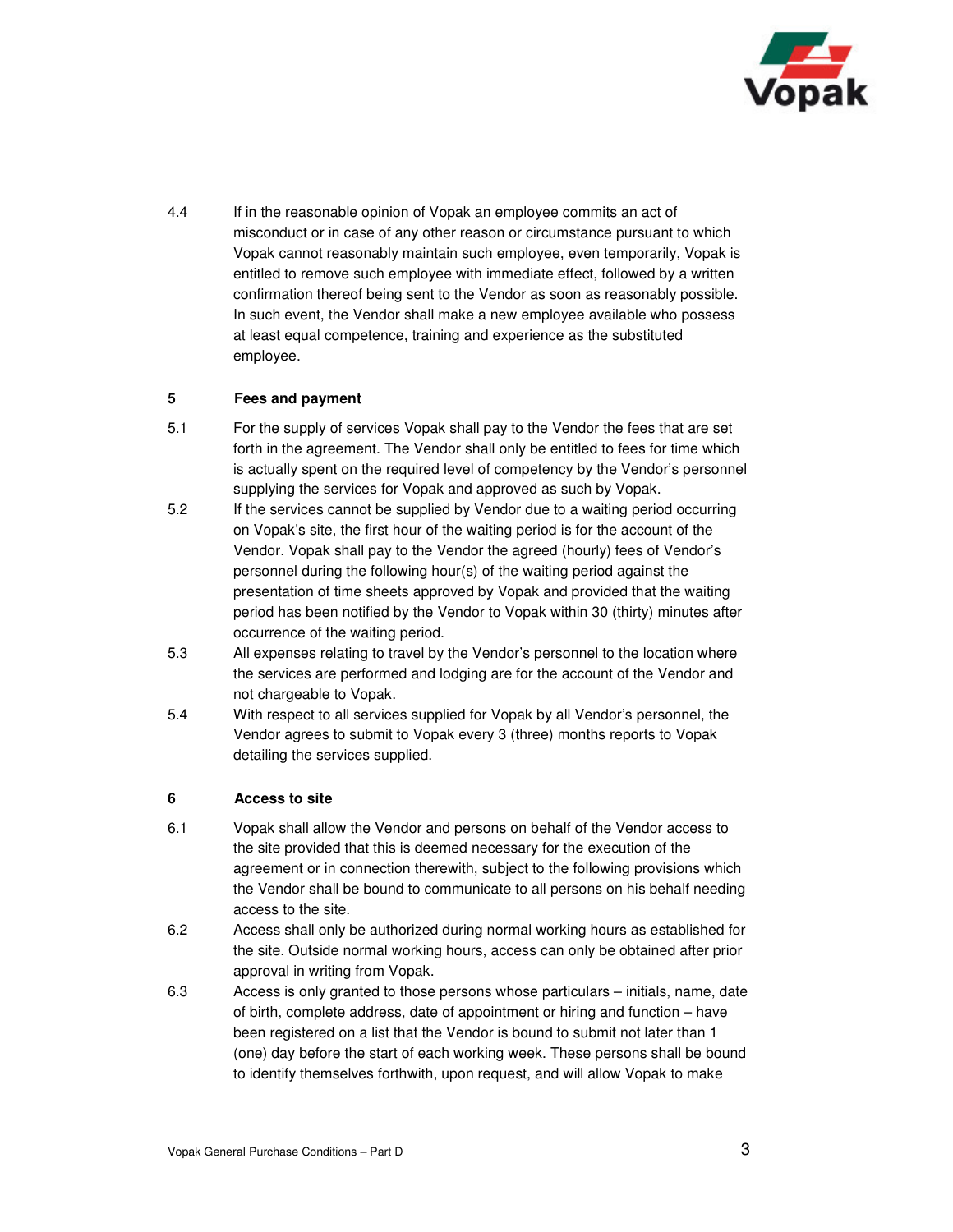

copies of identification documents and, if applicable, residence and work permits.

- 6.4 All persons who enter the site and are present there, are obliged and deemed – to have acquainted themselves with the legal regulations and applicable business rules at these premises, and must strictly adhere to these rules and regulations, as well as all instructions and directions given by or on behalf of the principal for the benefit of order, safety or otherwise, all of this under pain of removal therefrom.
- 6.5 All persons who enter the site and are present there, do so entirely at their own risk, even if they have been granted access by or on behalf of the Vopak or if they are under escort by Vopak or persons on its behalf, and even if they adhere to the rules, regulations, instructions and directions as referred to in this article.
- 6.6 The risk referred to in this article shall equally be applicable to vehicles and all other goods and materials that may be taken to or be present in and/or at the site.

## **7 Compliance**

- 7.1 Both the Vendor and its personnel shall at all times comply with the rules and regulations that are applicable to Vopak with respect to the services and any other rules and regulations that Vopak requests the Vendor and the personnel to comply with.
- 7.2 The Vendor's and/or its personnel's use of Vopak computers and computer facilities shall at all times be in accordance with Vopak's procedures, guidelines, directions and sound data processing practices and procedures, as made known to the Vendor and or its personnel from time to time, and with no interference with Vopak's own data processing activities.
- 7.3 The Vendor warrants that the Vendor and its personnel shall not directly or indirectly trade in securities (including without prejudice to the generality of that term: stocks, options and derivatives) on the basis of information obtained in connection with the services executed under the agreement.
- 7.4 The Vendor warrants that it shall at all times comply with all applicable regulations regarding the protection of personal data, including Vopak's own regulations regarding the protection of personal data, if any.
- 7.5 The Vendor warrants that it has obtained all requisite licenses and permits for supplying the services and has at all times complied with all terms and conditions of those licenses and permits and nothing might prejudice the continuation or renewal of any of those licenses and permits.
- 7.6 The Vendor warrants that all Vopak data which it collects during the execution of the agreement will be stored within the Vendor's organization in such a manner that these are logically separated from any data which the Vendor has collected and stored within the Vendor's organization from the Vendor's other clients.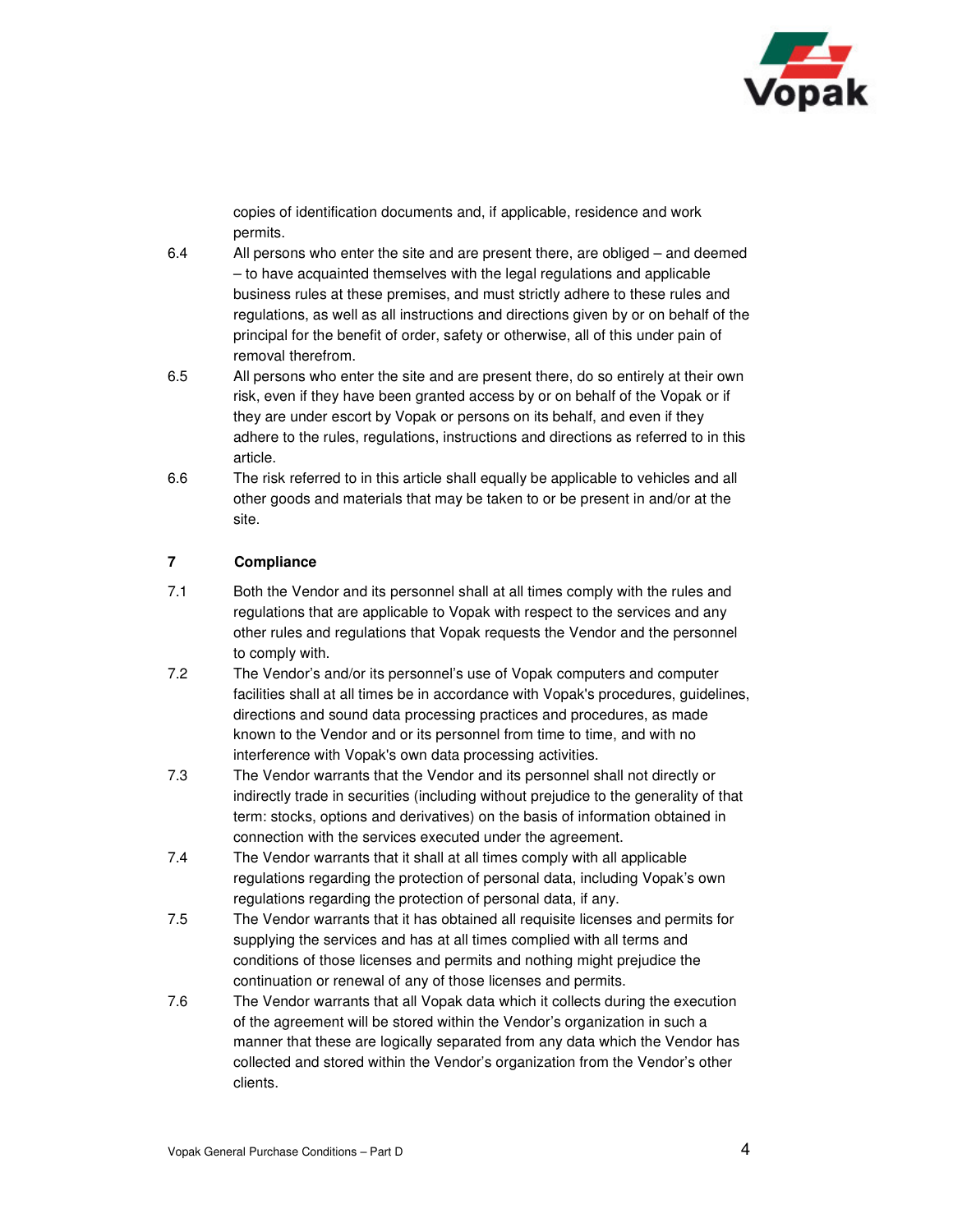

### **8 Inspection and testing of professional services**

- 8.1 Vopak and its appointed representative(s) are at all times entitled to inspect or have inspected the services or part(s) thereof, to examine or have examined the services and/or to test or have tested the services or part(s) thereof, irrespective of where the services or part(s) thereof are performed. The same applies to all results of the services. For this purpose, they have free access to the sites on which the services or part(s) of the services are being performed.
- 8.2 Upon the discovery of any discrepancies or defects in or to the services, Vopak will inform the Vendor. The Vendor shall repair and replace without cost or delay any discrepancy or defect discovered during inspection.
- 8.3 Failure of Vopak to make such quality surveillance in or to the services or to discover defective design, materials or workmanship shall not relieve the Vendor from its obligations under the agreement nor prejudice the rights of Vopak thereafter to reject or require correction of the defective services, in accordance with the provisions of these general purchase conditions.
- 8.4 Inspection, review, examination, testing, purchase, comment, approval and/or payment by or on behalf of Vopak do not release the Vendor from any obligation, warranty or liability.

#### **9 Completion and acceptance of professional services**

- 9.1 The Vendor shall be responsible for the complete execution of the services in accordance with the applicable specifications and requirements. The Supplier shall see to it that the services have been properly performed and shall verify this prior to the agreed date or time for acceptance by Vopak.
- 9.2 Upon completion of the services, Vopak may instruct an independent surveyor to conduct a survey with regard to the (result of the) services. If the surveyor holds the opinion that (the results of) the services do not meet the applicable specifications and requirements, the Vendor shall for its own account make such changes, modifications and/or additions to the services or any part thereof as may be necessary to meet the applicable specifications and requirements. The same shall apply if and when Vopak establishes such non-compliance by the Vendor.
- 9.3 The Vendor shall clean and restore the site and/or the storage space used for the execution of the services in the old condition for its own risk and account, at the latest on the day on which the services are ready for acceptance.
- 9.4 The Vendor shall remove from the site all waste material and other residues that resulted from the execution of the services and/or any cleaning activities undertaken by the Vendor.
- 9.5 Vopak shall accept the site works as soon as the Vendor has complied with his obligations under this article 9.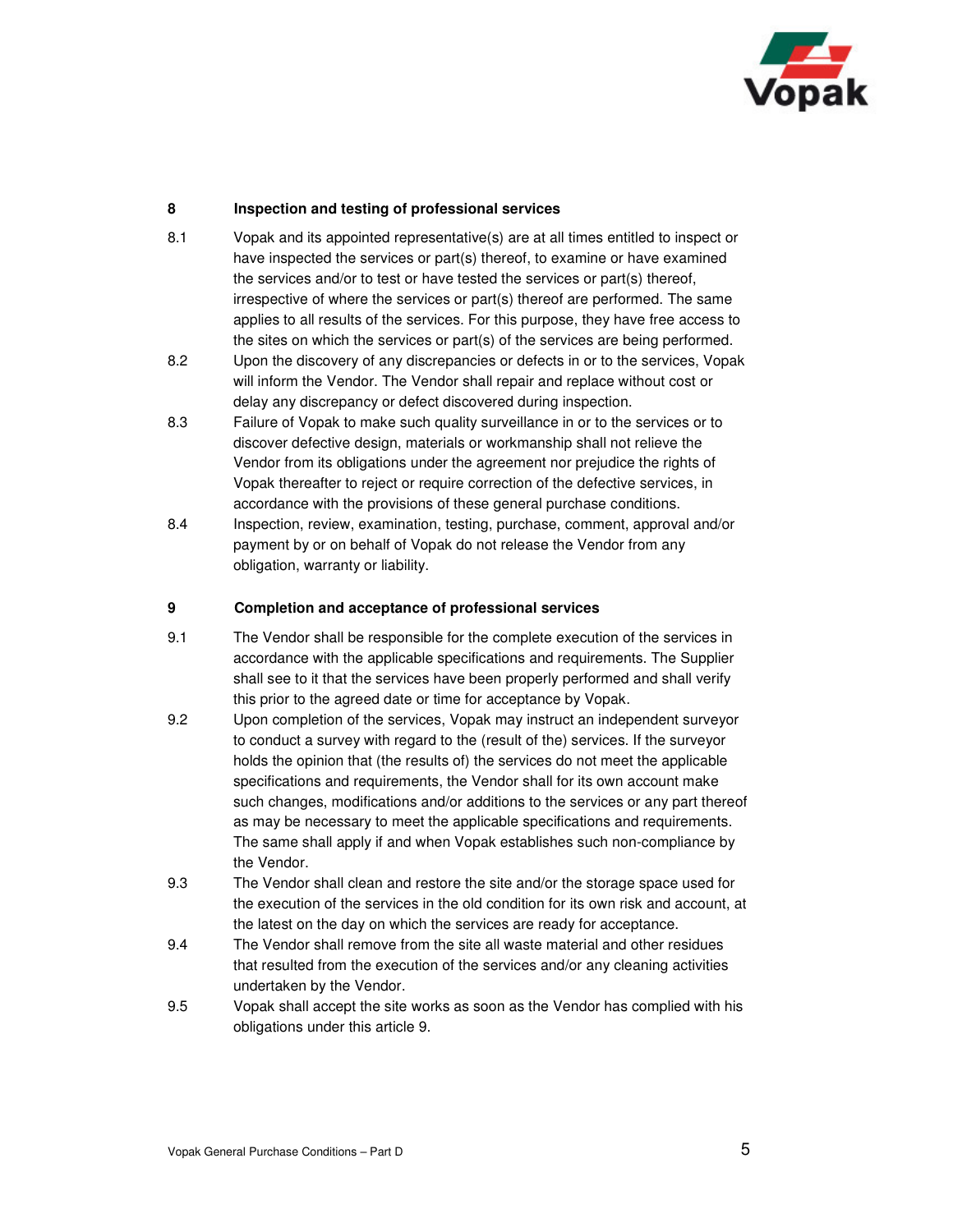

## **10 Warranty**

- 10.1 In addition to Part A article 16, the following applies. The Vendor warrants that its personnel shall have the necessary skill and expertise (including sufficient skills of the language of the country where the services are to be performed) to supply the services, that all services will be performed in a professional workmanlike manner and in a manner that meets or exceeds reasonably accepted industry practices for such services.
- 10.2 The Vendor warrants that any software and any documents or files in any electronic format provided in connection with the agreement to Vopak as well as any software used as tools by the Vendor in the execution of the services will be free from any and all computer viruses. Computer viruses shall include all software traps, viruses, worms, or code (including any passwords unknown to Vopak, disabling devices or codes whatsoever) which would interfere with access to and intended use of the software, documentation or files or which would destroy or alter Vopak's data or in any way prejudice the integrity thereof.

## **11 Publicity**

11.1 Without prejudice to the Vendor's obligation regarding Confidential Information described in Part A – article 14, the Vendor explicitly acknowledges that without Vopak's prior written approval the Vendor is not entitled to refer to the agreement or to its relationship with Vopak for marketing or other commercial purposes.

### **12 Non-Solicit**

12.1 The Vendor shall during the execution of the agreement as well as during a period of one year following the termination of the agreement not in any way, direct or indirect, approach and/or entice away any employees of Vopak to terminate their employment agreement with Vopak and/or to enter into an agreement with the Vendor or a Vendor's affiliate. For the purposes of this clause "employees of Vopak" include all persons who work for Vopak.

### **13 Transition of services**

13.1 Upon or prior to termination of the agreement and if requested by Vopak, the Vendor shall diligently cooperate with Vopak to effect a smooth and orderly transition of the services from the Vendor to Vopak or to any third party designated by Vopak.

### **14 Insurances**

14.1 The Vendor shall at its own cost as during the performance of professional services obtain and maintain in effect adequate and sufficient insurance, including but not limited to a Professional Indemnity Policy, an Employer's